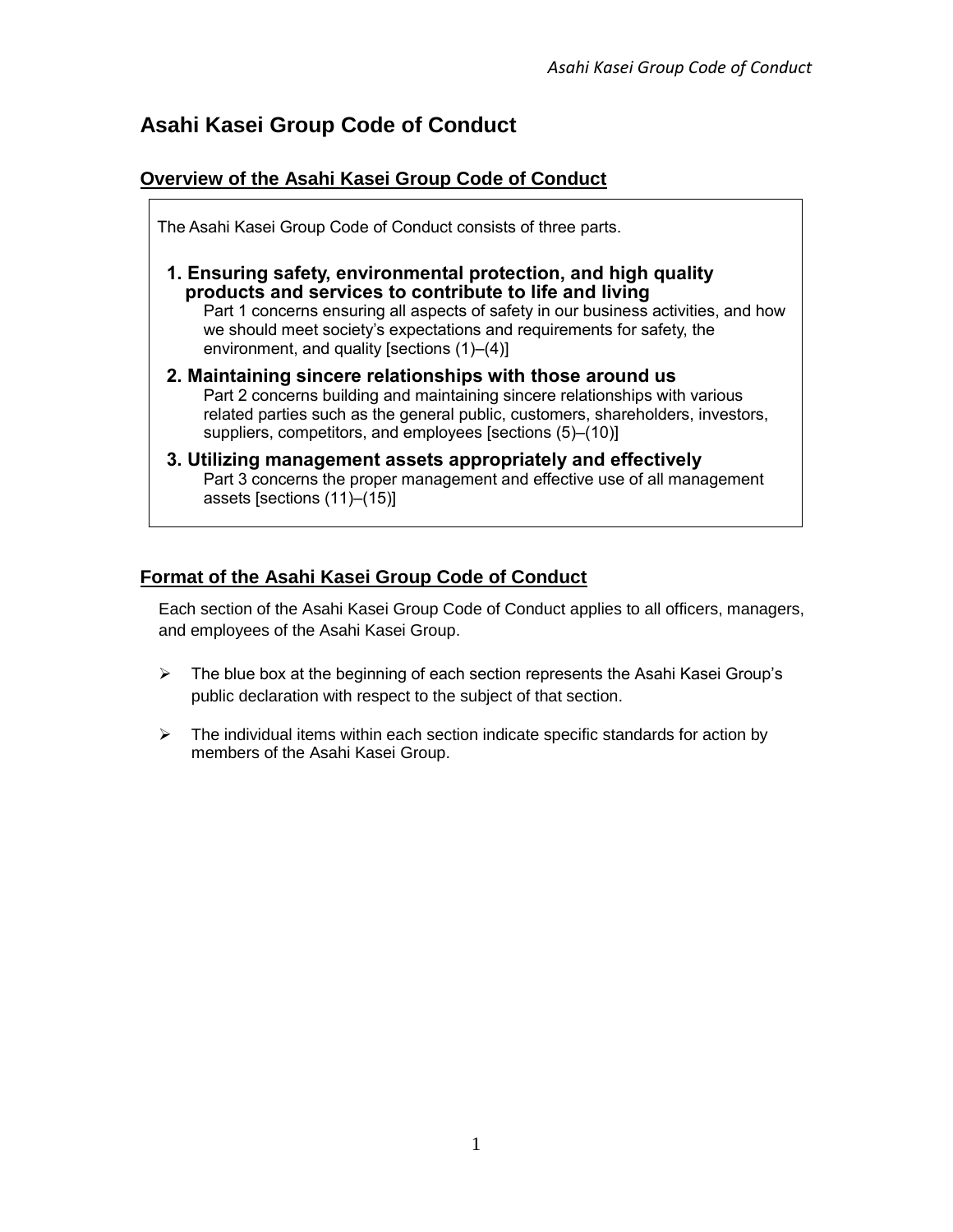# **1. Ensuring Safety, Environmental Protection, and High Quality Products and Services to Contribute to Life and Living**

# **(1) Endeavor to Maintain Absolute Safety in All Aspects of our Business**

The Asahi Kasei Group considers safe business practices to be a prerequisite to the sustainable development of operations. Accordingly, it conducts business throughout all sectors in accordance with relevant safety management policies and endeavors to ensure safety in every way.

#### **a. Complete Safety in our Business Activities**

Our employees must perform our business activities with absolute safety.

#### **b. Understanding of and Compliance with Safety Rules**

Our employees must understand and comply with laws, regulations, and internal company rules related to safety management that apply to our business.

#### **c. Reporting, Informing, and Discussing Safety Matters**

If any employee encounters a safety related accident or problem, becomes aware of any risk thereof, or has any concerns related to safety, the employee must promptly report, inform, and/or discuss the matter to or with his/her supervisor, relevant parties, and/or relevant department.

#### **(2) Providing Safe and High-Quality Products and Services That Customers Can Rely On**

The Asahi Kasei Group continuously strives to improve its quality management system and quality assurance programs in order to provide safe and high-quality products and services.

#### **a. Understanding of and Compliance with Safety and Quality Rules**

Our employees must understand and comply with laws, regulations, and internal company rules related to safety and quality standards that apply to our products and services.

#### **b. Responding to Requirements and Expectations of Customers and Society**

Our employees must reasonably ascertain the standards required by customers and the constantly changing expectations of society and respond appropriately.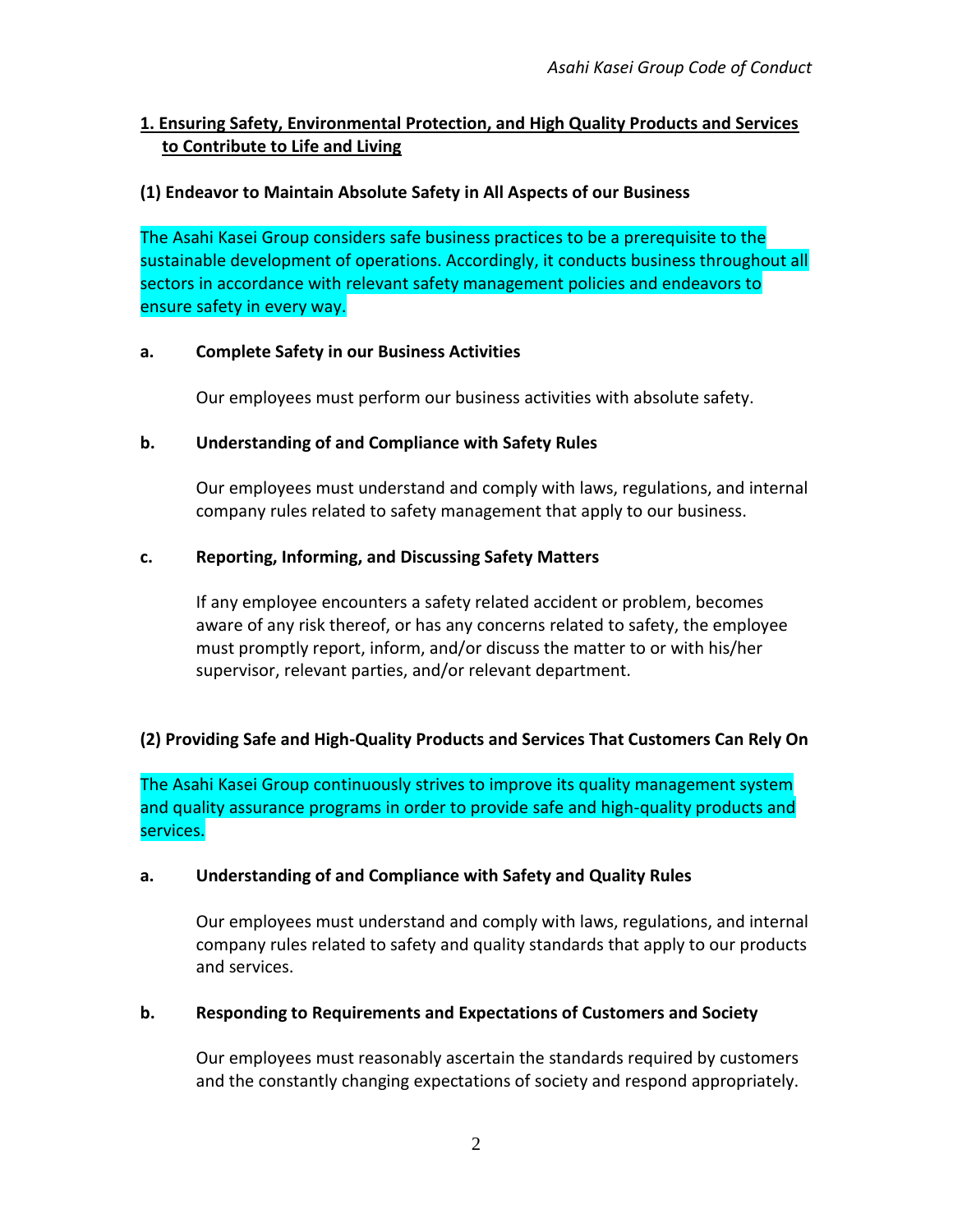### **c. Placing Our Highest Priority on Customers' Safety**

Our employees must place their highest priority on customer safety and avoid any accident associated with our products or services or any threat to the safety or health of our customers.

*Note: In this Code of Conduct, "customers" include not only those who directly purchase from Asahi Kasei Group companies, but also those who purchase through trading companies, wholesalers, or distributors, as well as end users and consumers of final products into which our products are incorporated.* 

# **(3) Carefully Managing Workplace Safety to Ensure a Safe and Comfortable Work Environment**

The Asahi Kasei Group endeavors to secure the safety of its employees by striving to prevent occupational accidents. The Asahi Kasei Group also endeavors to build comfortable workplace environments and to promote the maintenance and improvement of employee health.

#### **a. Understanding of and Compliance with Workplace Safety Rules**

Our employees must understand and comply with laws and regulations related to workplace safety and hygiene, with internal company rules related to the management of workplace safety and hygiene, and maintain their own safety as well as that of their colleagues.

#### **b. Complying with All Safety Procedures and Manuals**

Our employees must maintain workplace safety and hygiene as well as maintain and improve the workplace environment by understanding and complying with the content of our safety procedures and manuals related to our business.

#### **c. Maintaining and Improving Health**

Our employees must pay attention to their own health and safety and the health and safety of their colleagues, including undergoing health checkups where required by laws and regulations.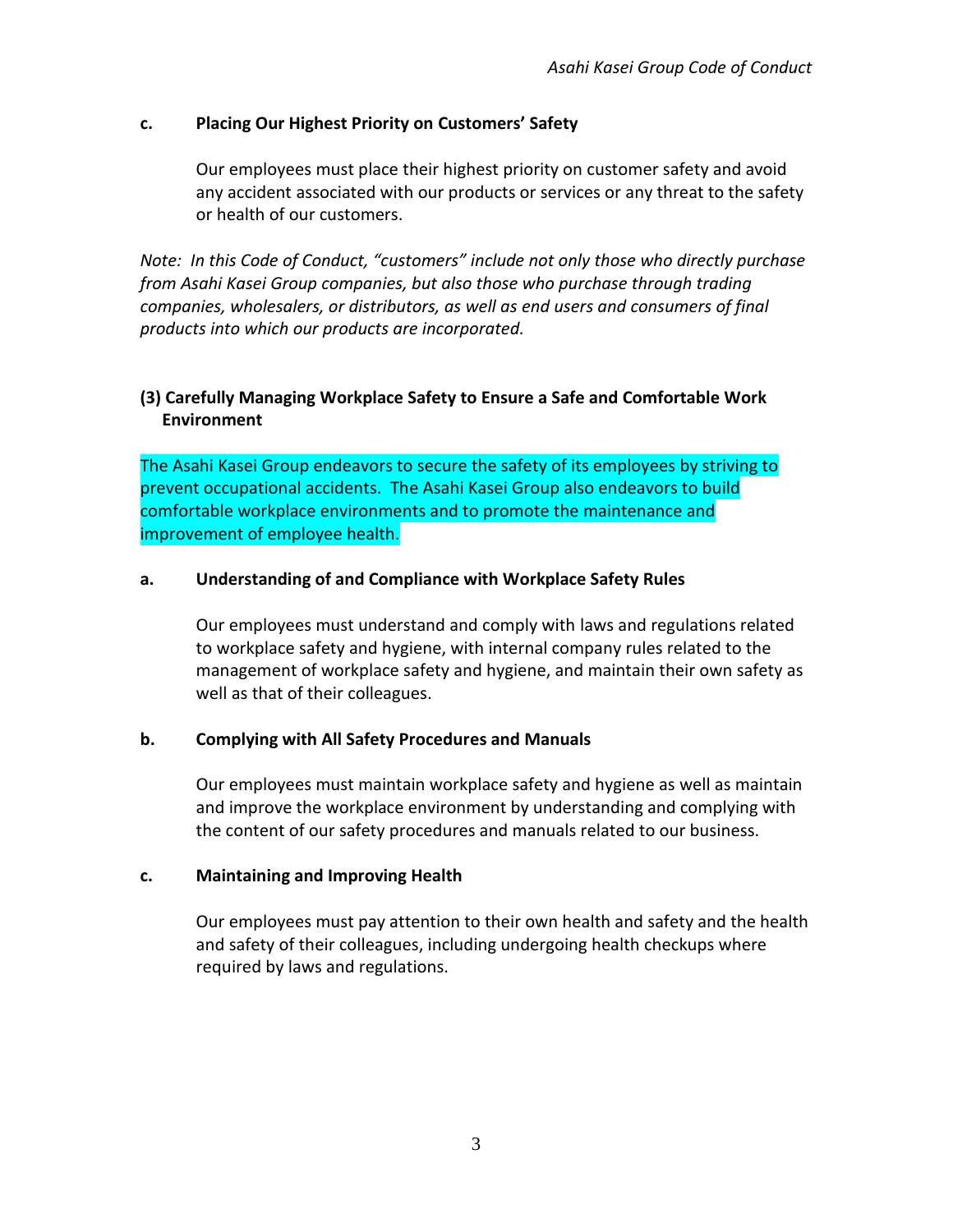# **(4) Contributing to Environmental Protection and Harmony with Local Communities**

The Asahi Kasei Group is committed to operating in harmony with the environment and with local communities and to contributing to the development of local communities through our business activities.

### **a. Understanding of and Compliance with Environmental Rules**

Our employees must understand and comply with laws, regulations and internal company rules related to environmental standards that apply to our business.

### **b. Reducing Environmental Burdens**

Our employees must undertake to reduce the burden and impact of our business (product development, procurement, manufacturing, logistics, etc.) on the environment.

### **c. Contributing to and Communicating with Local Communities**

Our employees must contribute to our local communities through our business activities and actively participate in community fellowship activities. Our employees must also gain a sufficient understanding of local culture to deepen our communication with local communities.

# **2. Maintaining Sincere Relationships with Those around Us**

# **(5) Disclosing Corporate Information Timely and Appropriately to Society**

The Asahi Kasei Group endeavors to disclose corporate information, where required by law, in a fair, impartial, accurate, and prompt manner to those around us such as our customers, shareholders, investors, suppliers, employees, and local communities, and to the general public.

#### **a. Public Communication**

Our employees must strengthen our brand and heighten our corporate value through proactive communication that fosters an accurate understanding of the Asahi Kasei Group.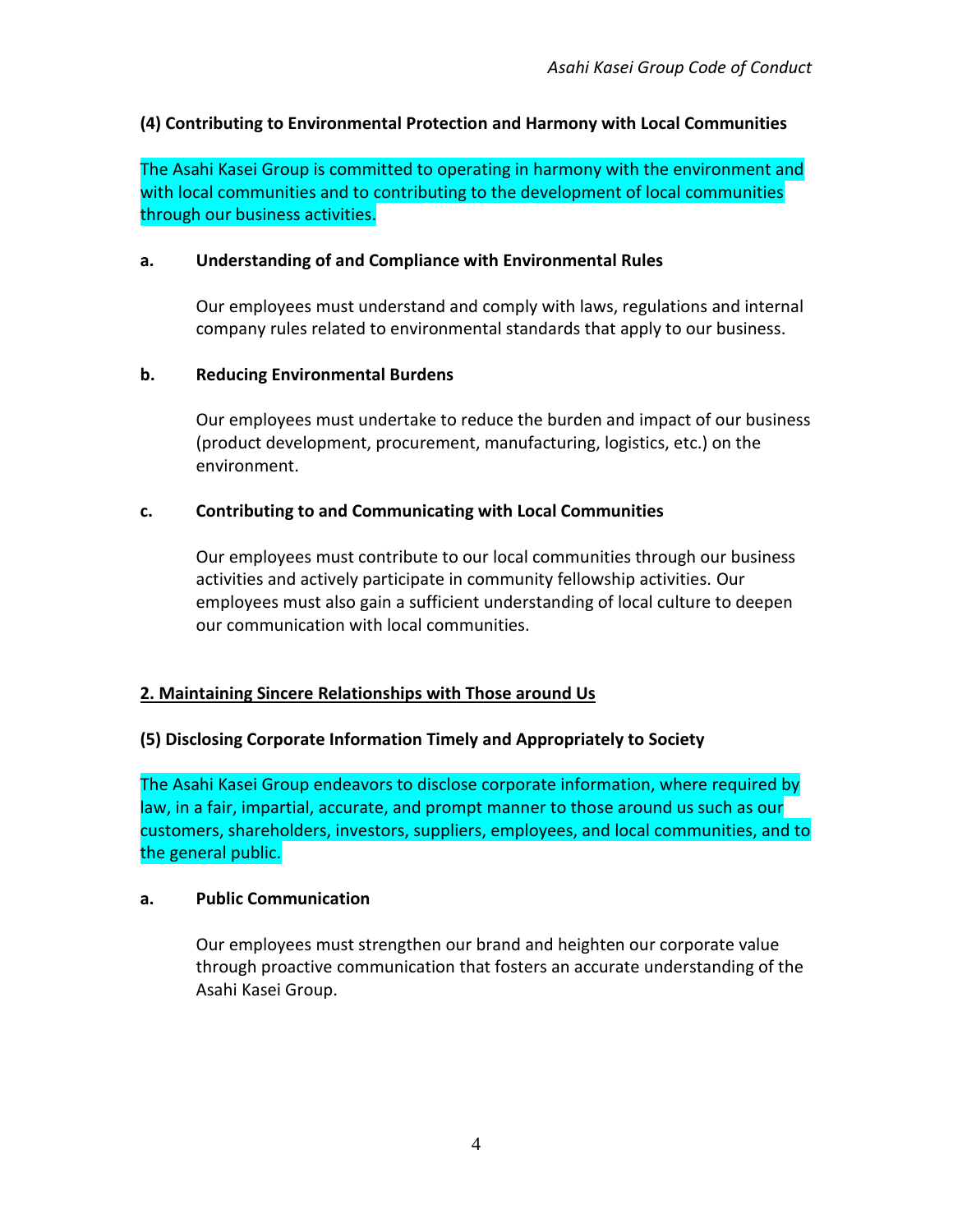### **b. Understanding of and Compliance with Information Disclosure Rules**

Before disclosing information related to our business, our employees must confirm the content and obtain approval from relevant supervisors and corporate communications department. In particular, our employees may only engage the media on behalf of the company after receiving approval from the corporate communications department.

### **c. Prohibition of Insider Trading**

If any employee comes to know non-public material information (insider information) about the Asahi Kasei Group or another market-listed company, the employee must not trade his/her shares prior to the information becoming public (insider trading). Furthermore, no employee may divulge insider information to third parties, including family members, nor recommend trading shares based on insider information.

# **(6) Appropriate Descriptions to Customers, Provision of Safe and Reliable Products and Services**

The Asahi Kasei Group endeavors to provide descriptions of products and services to customers, including product labeling and advertisements, that are easy to understand, not misleading, and to provide safe and reliable products and services that meet customers' needs.

#### **a. Understanding of and Compliance with Product and Service Description Rules**

Our employees must confirm the content of descriptions and advertisements of products and services at each stage from product development to introduction to sale, and continuously check that there is no infringement of related laws, regulations, or voluntary industry standards, and confirm that customers are able to properly use products and services safely and reliably.

# **b. Accurate Description of Products and Services to Customers**

Our employees must accurately convey the content and characteristics of products and services to customers, and appropriately manage the various data and materials that substantiate the content and characteristics. Our employees also must comply with contractual obligations to give notifications to customers.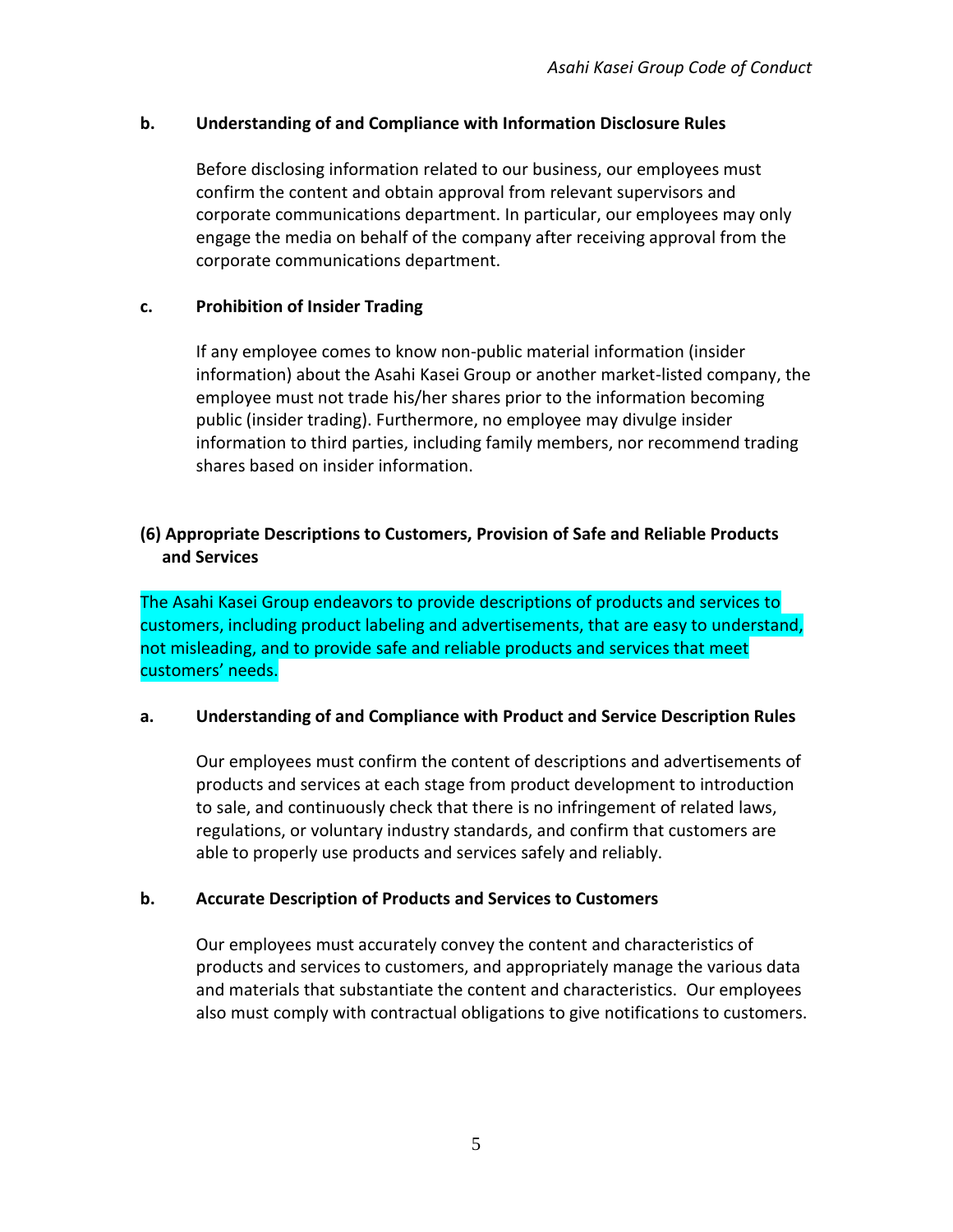### **c. Appropriate Response to Contact from Customers**

Our employees must swiftly respond to inquiries, complaints, requests, opinions, etc., on our products and services, understand the facts objectively, sincerely respond based on the facts, and continuously improve our products and services.

#### **d. Documenting and Proper Processing of Transaction Terms**

Our employees must document the transaction terms agreed with our customers and perform proper processing of received orders, shipment, delivery, transfer, and service provision based on the orders received from our customers.

**e. Compliance with Corporate Ethics in Transactions through Distributors, et** In cases where any employee sells through trading companies, distributors, agents, etc., the employee must still adhere to the substance of Section II, Part 6, paragraphs a. through d., above, make sure to confirm the purpose of use of our products, and ascertain the final users of our products to the extent possible.

### **(7) Healthy Relationships with Customers and Government Officials**

The Asahi Kasei Group maintains healthy relationships with customers in both the public and private sectors, performs transactions with integrity, and expressly prohibits the bribery of government officials to obtain orders or to advance business operations.

#### **a. Maintaining Healthy Relationships with Customers**

Our employees must not provide customers in either the public or private sector with entertainment, gifts, money, travel expenses, donations, or any other benefit that exceeds the range permissible by laws and regulations or what is generally considered reasonable.

#### **b. Prohibition of Bribery of Government Officials**

Our employees must maintain healthy relationships with each country's government officials, and not only comply with laws and regulations regarding the prohibition of bribery of government officials but also comply with any related internal company rules. Our employees must avoid any act that would raise suspicion of bribery or suspicion of illicit intent.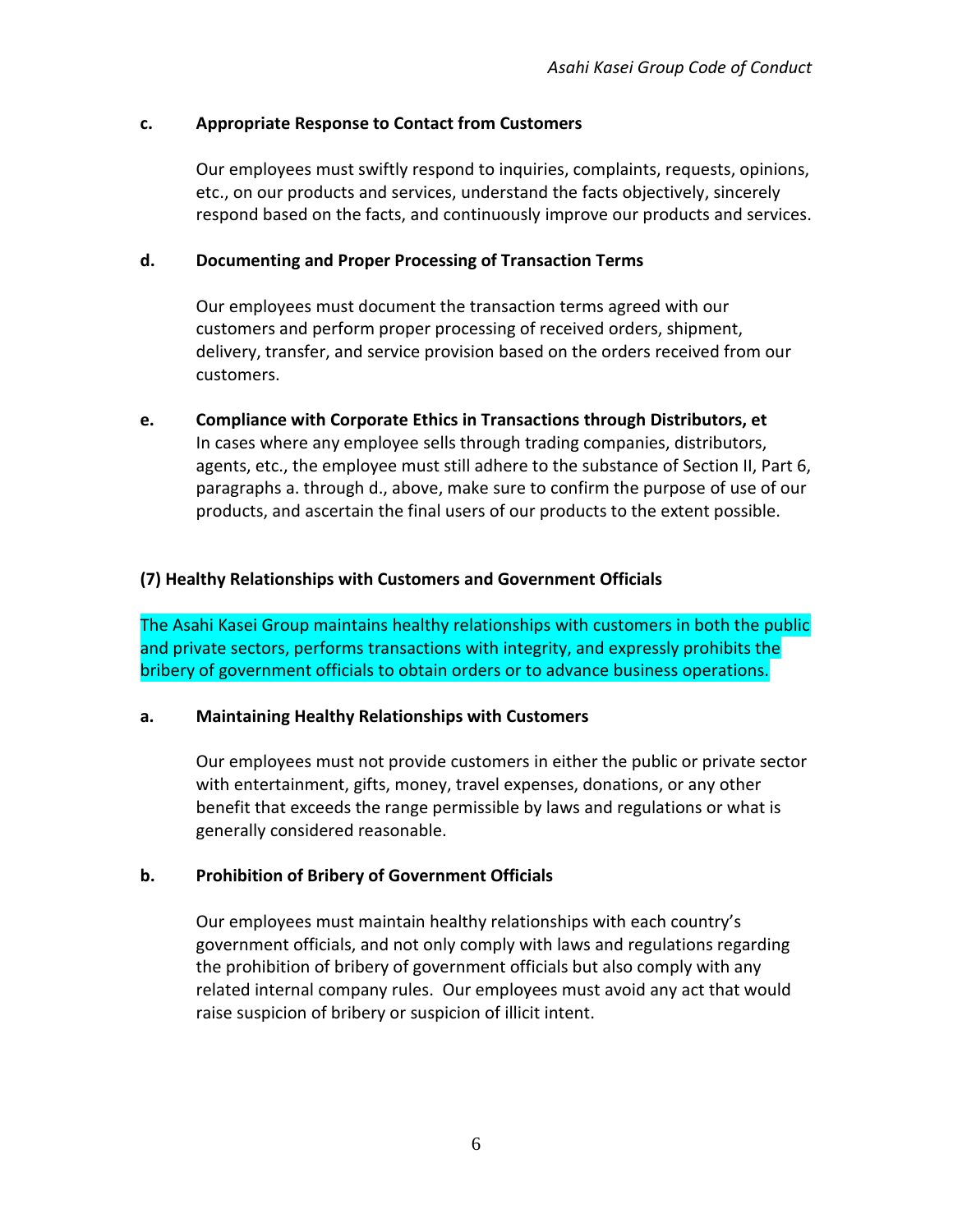### **c. Prohibition of Bribery through Distributors, etc.**

Our employees will require our business partners such as distributors, agents, consultants, and contractors to maintain ethical behavior and to comply with the substance of Section II, Part 7, paragraphs a. and b. mentioned above, as well as to comply with various related laws, regulations and contractual obligations when working with us.

### **(8) Fair Relationships with Competitors**

The Asahi Kasei Group thoroughly complies with the competition laws and antimonopoly laws of each country, maintains relationships of fair competition with competitors, and provides products and services in a fair manner.

#### **a. Prohibition of Cartels**

Our employees will not take part in agreements with competitors or other parties to impede fair competition. Our employees therefore do not make unnecessary contact with competitors, share information that is important for competition, or act in any other way that would raise suspicion of a cartel.

#### **b. Prohibition of Private Monopolies and Exclusionary Transactions**

Regarding products or services where we are dominant in the market, our employees will not unfairly restrict or exclude competitors in accordance with the law.

# **c. Prohibition of Other Impediments to Competition**

Our employees must avoid any transaction that impedes fair competition by circumscribing the resale prices of trading companies, wholesalers, or distributors, attaching unfair conditions, etc.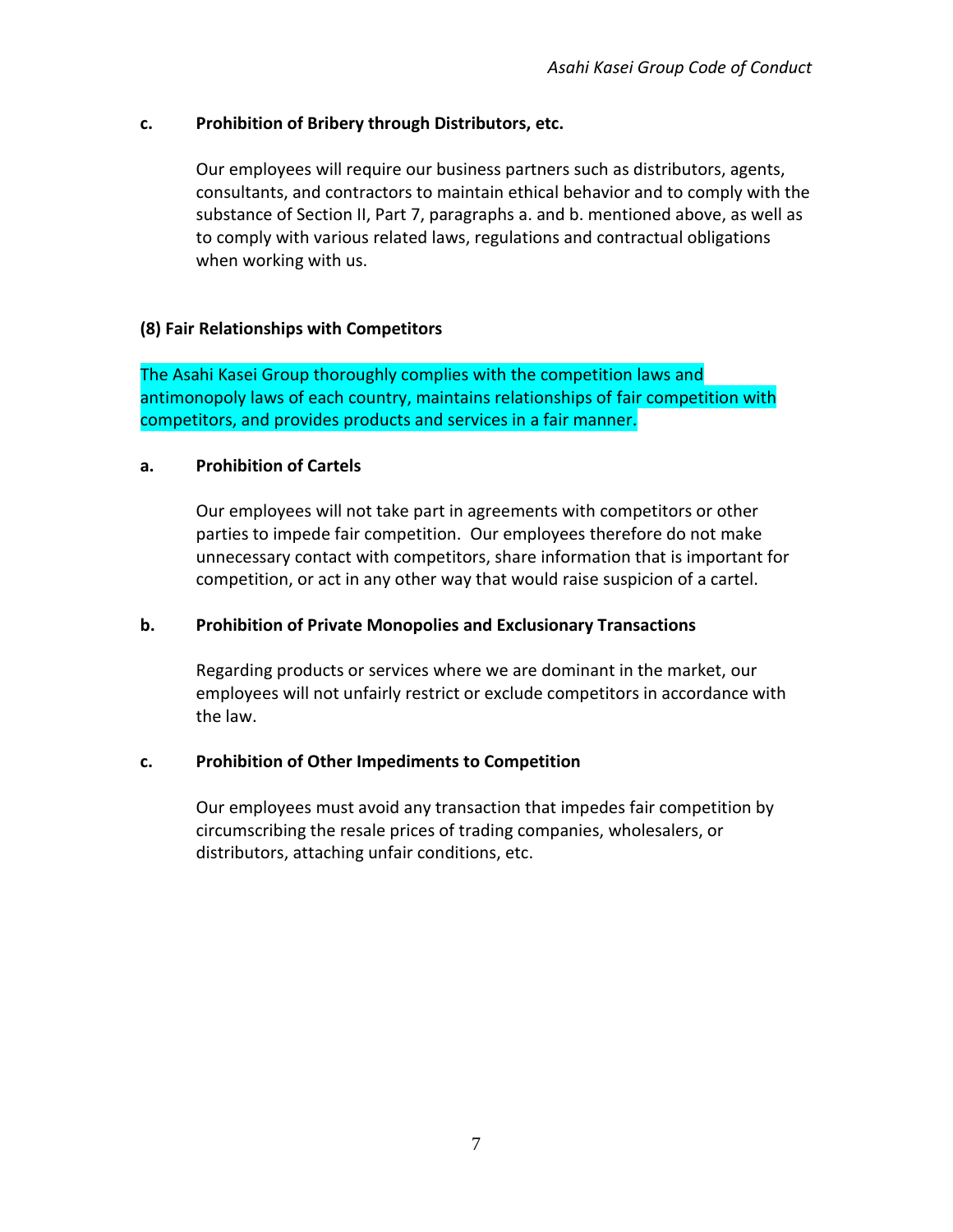# **(9) Optimized Procurement and Healthy and Appropriate Relationships with Suppliers**

The Asahi Kasei Group sets rules related to procurement, pursues optimal procurement, maintains healthy relationships with suppliers, and thoroughly follows proper procedures for transactions and payments.

#### **a. Understanding of and Compliance with Procurement Rules**

Our employees must select suppliers and determine prices based on appropriate procedures and approvals. Our employees must adhere to our system of checks and balances, including any and all requirements for supervision or assessments by multiple employees, and not engage in speculative transactions

#### **b. Seeking Optimal Procurement**

Our employees must seek optimal procurement by evaluating suppliers comprehensively including aspects such as safety, quality, price, delivery term, management condition, and environmental burden. The selection of suppliers must be determined based on a rational judgment following the determination of the suppliers' actual condition and the proper examination of suppliers.

#### **c. Prohibition of Gift and Transactions Counter to Company Interests**

Employees may not accept any offer of money from suppliers, nor any entertainment, gifts, or other favors that exceed what is generally considered reasonable. Employees may not perform any transactions that run counter to the interests of the company.

#### **d. Documenting and Proper Processing of Transactions**

Our employees must document all transaction conditions agreed with suppliers, confirm proper processing of purchasing and procurement in compliance with relevant laws and regulations, confirm the receipt and inspection of goods, and confirm the actual receipt of services provided to us.

#### **e. Compliance with Corporate Ethics by Suppliers**

To the extent possible, our employees must ensure our suppliers' commitment to compliance with relevant laws and regulations, particularly those that prohibit bribery and the use of conflict minerals, that prevent human rights violations such as compulsory labor, child labor, and slavery, and our employees will share the Asahi Kasei Group's policy on such matters with suppliers and request their complete compliance.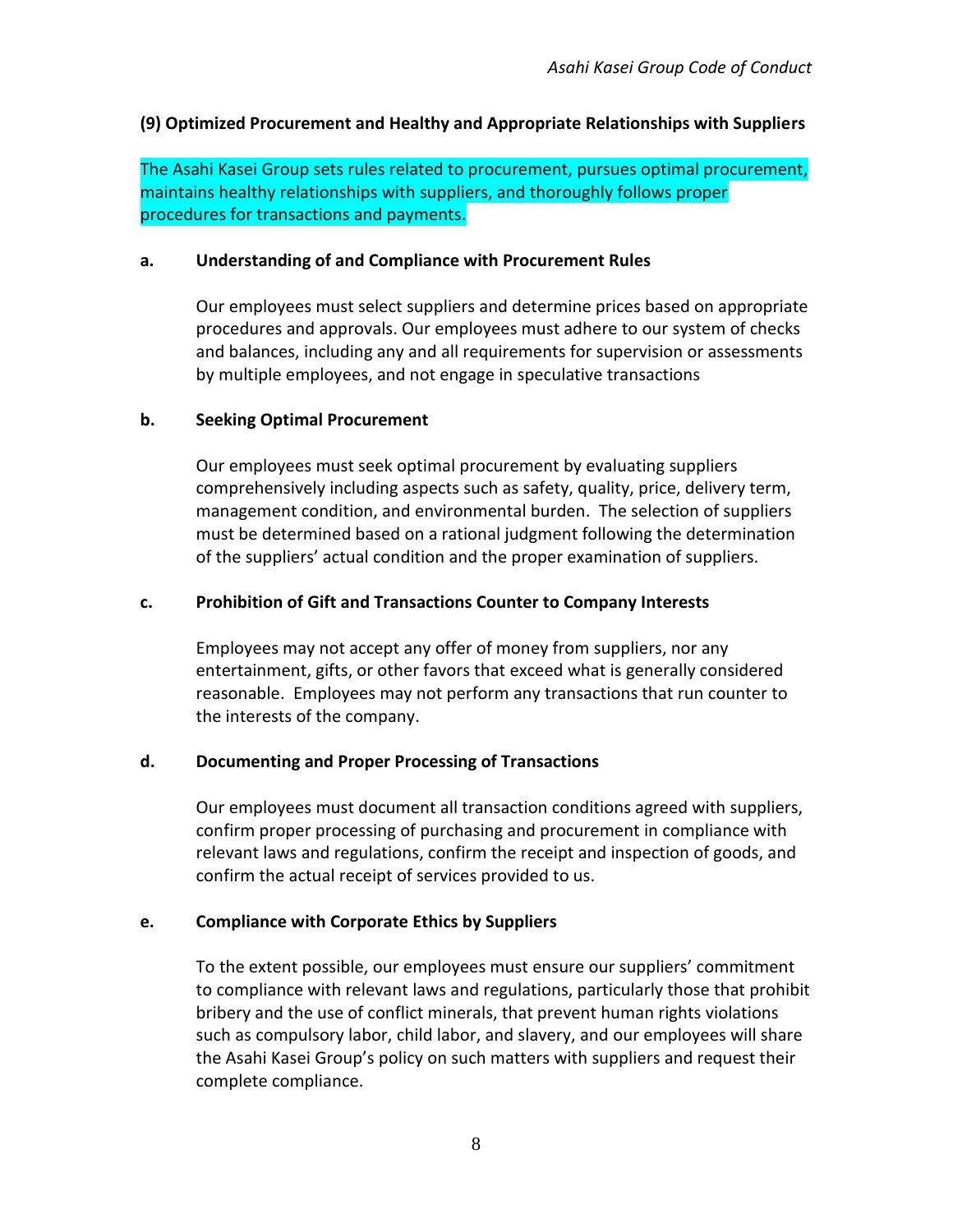*Note: In this Code of Conduct, "suppliers" include not only direct vendors of materials to companies of the Asahi Kasei Group, but also counterparties from whom we procure any goods or services such as providers of equipment or maintenance, contractors, and providers of outsourced work.*

### **(10) Respect for Human Rights and Diversity**

The Asahi Kasei Group respects individuals' basic human rights and diversity, and endeavors to provide a workplace that enables anyone to be actively engaged.

#### **a. Respecting Basic Human Rights and Diversity**

Our employees must respect individuals' basic human rights and diversity and, along with the basic policy of the Asahi Kasei Group regarding prohibition of discrimination on any protected category under applicable law, such as nationality, ancestry, race, ethnicity, religion, gender, ideology, age, physical characteristics, sexual orientation, employment status, form of contract, etc., our employees must not condone such discrimination.

### **b. Prohibition of Harassment**

Our employees must maintain a workplace free of unlawful harassment, whether moral, sexual harassment, physical or psychological, etc., and our employees must not condone such words or deeds.

#### **c. Prohibition of Inhumane Labor Practices**

Based on respect for basic human rights, our employees must not condone inhumane practices such as compulsory labor, child labor, slavery, etc. Furthermore, our employees must not condone such practices done by our suppliers.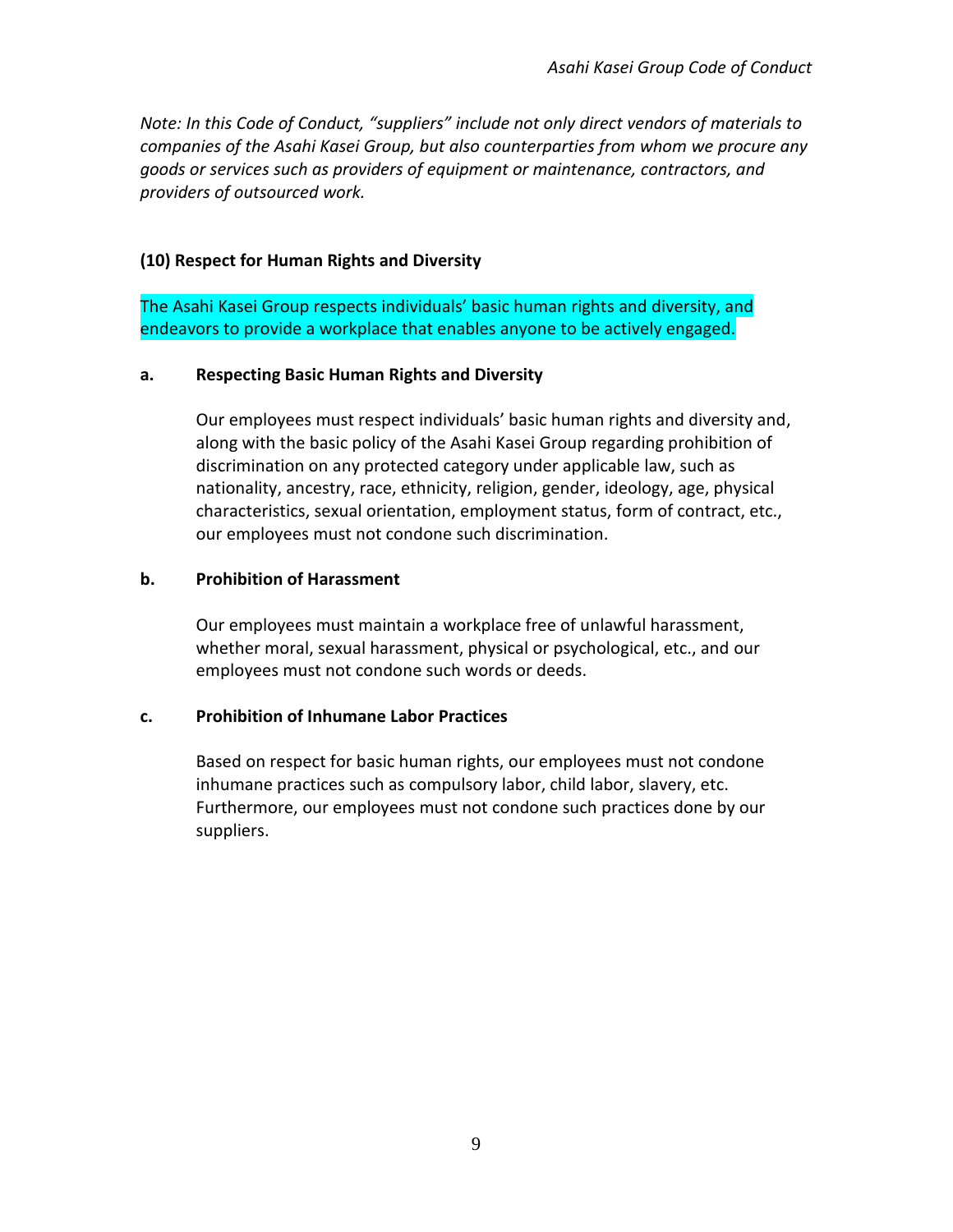# **3. Utilizing management assets appropriately and effectively**

### **(11) Performing Work with Integrity and Responsibility**

The Asahi Kasei Group expects each individual employee to perform his or her work independently with integrity and a sense of responsibility.

#### **a. Performing Work with Integrity**

Our employees must comply with relevant labor laws and regulations, with any relevant employment agreements, and must perform their work with integrity and responsibility.

#### **b. Prohibition of Acts Counter to Company Interests**

No employee may perform acts that run counter to the interests of the Asahi Kasei Group.

#### **c. Clarification of Roles and Compliance with Reporting Lines**

To maintain the reliability of work and to prevent work from becoming dependent on an individual, employees are expected to comply with documented segregation of duties, responsibility, authority, and reporting lines.

#### **d. Promotion of Workplace Communication**

To facilitate the orderly progress of work and the timely ascertainment of risks, employees must regularly report, inform, and discuss business activities as part of fluid daily communication in the workplace.

# **(12) Compliance with Accounting and Tax Rules, Protecting Company Property**

The Asahi Kasei Group protects the value of tangible and intangible company property by thoroughly performing proper accounting and tax treatment in conformity with the law and relevant regulations and appropriate management of company property.

#### **a. Understanding of and Compliance with Accounting and Tax Rules**

Our employees tax must understand the accounting standards and tax laws that apply to our company, and perform proper and lawful accounting and tax treatment based on such laws, regulations, and internal company rules.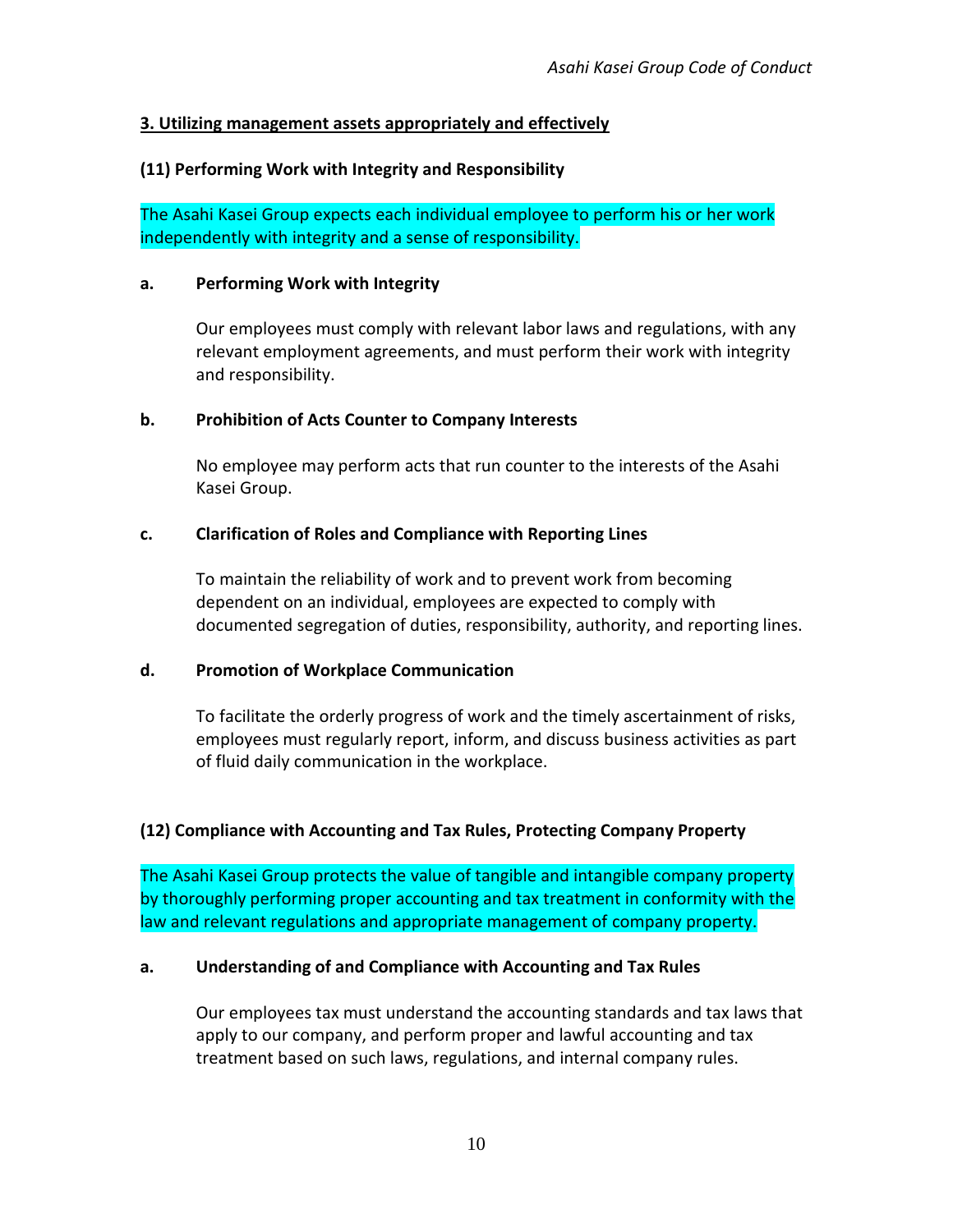# **b. Compliance with Internal Procedures Related to Company Property Management**

When acquiring or disposing of company property or disbursing expenditures, our employees must follow the proper procedures and obtain the necessary approvals as specified by the relevant supervisor and/or department. When making donations, providing sponsorships, or giving gifts, our employees will follow the company's established process for examination and approval.

# **c. Protecting Company Property and Prohibition of Personal Use**

Our employees must manage tangible and intangible company property appropriately and not use or consume such property for personal purposes.

### **d. Maintaining the Company's Reputation and Brand**

Our employees must understand that the company's reputation and brand are important intangible property and that they must not act in a way that would jeopardize the company's reputation and brand.

### **(13) Protecting and Managing Information**

The Asahi Kasei Group thoroughly protects information security, including protection of personal information and proper management of documents.

#### **a. Understanding of and Compliance with Information Security Rules**

Our employees must comply with all laws, regulations, and internal company rules related to information security, and appropriately manage information assets. In the event that a breach or violation occurs, employees must immediately contact the related department and follow the instructions they receive.

# **b. Appropriate Management of Personal Information**

Our employees must clearly specify the purpose for the collection and use of personal information, and collect, store and use personal information in an appropriate manner and within the scope of the specified purpose. Our employees may not provide or disclose personal information to third parties except as permitted by laws and regulations and/or with the consent of the individual.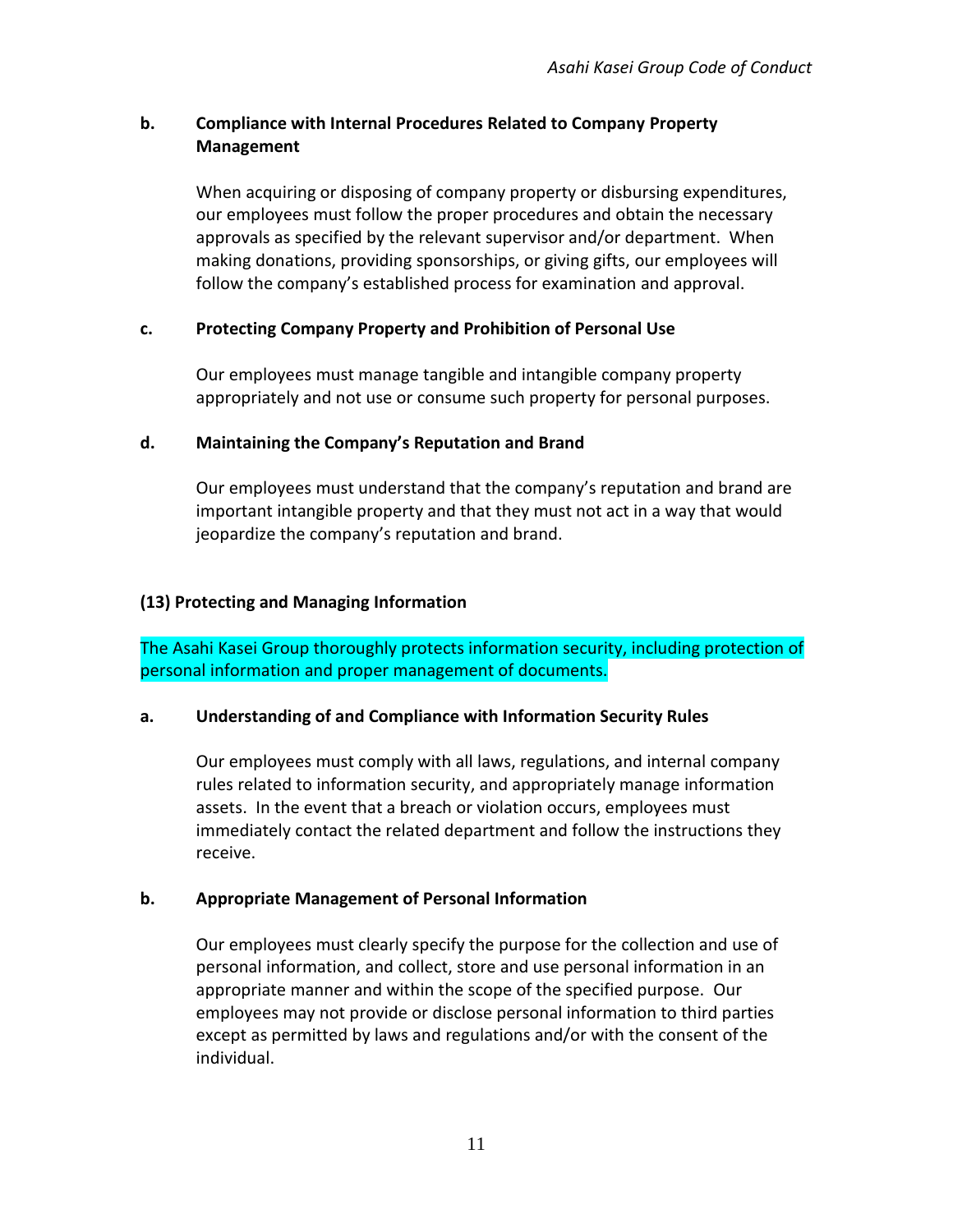#### **c. Appropriate Management of Documents and Data**

All company information, documents, and data that employees produce or receive in the course of their work belongs to the company, and employees are expected to manage it appropriately in accordance with laws, regulations, and internal company rules.

### **d. Restriction of Information Dissemination**

Our employees must not talk about confidential information related to our business in public, disseminate confidential information related to our business on social networking systems (SNS) without permission, or disseminate misleading information.

# **(14) Protecting and Respecting Intellectual Property Rights**

The Asahi Kasei Group promotes the acquisition and protection of its own intellectual property rights, and endeavors to respect the intellectual property rights of others.

#### **a. Protection of Our Intellectual Property**

Our employees will protect our company's intellectual property, including technology information, by promoting the acquisition of intellectual property rights and by maintaining the confidentiality of inventions, know-how, etc., whose rights are not yet acquired.

# **b. Management of Information in External Announcements of Company Technology**

When publishing scientific papers, etc., and issuing external releases, our employees must confirm that no confidential information is included.

# **c. Prevention of Infringement of Others' Intellectual Property Rights**

Our employees must perform thorough searches of prior work and exercise the utmost care to ensure that we do not infringe the intellectual property rights of others in any aspect of our business, including R&D, manufacturing, sales, etc.